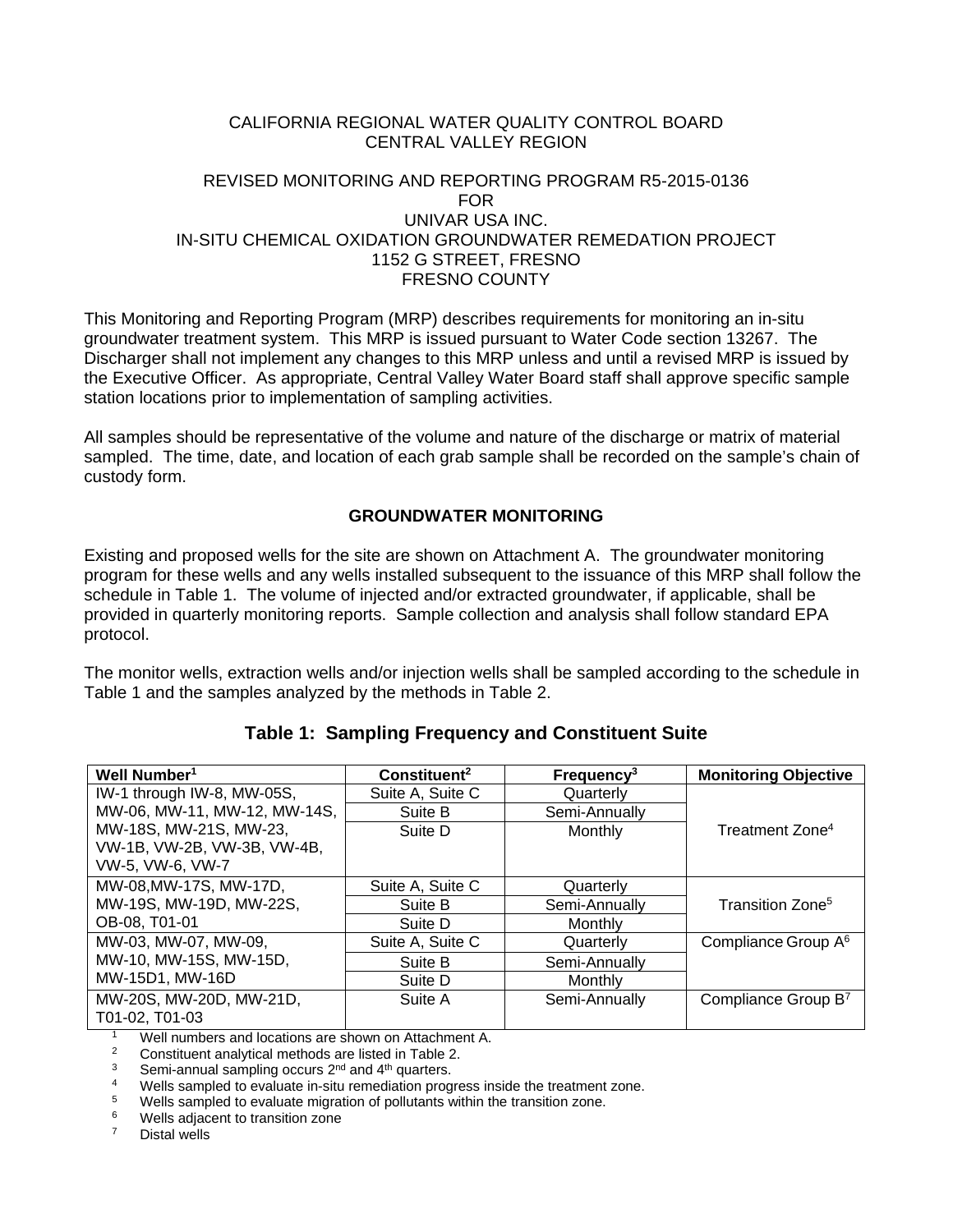| <b>Suite</b> | <b>Constituent</b>                       | Method <sup>1</sup> | <b>Maximum Practical Quantitation</b><br>Limit $(\mu g/L)^2$ |
|--------------|------------------------------------------|---------------------|--------------------------------------------------------------|
| Suite A      | <b>Volatile Organic Compounds</b>        | <b>EPA 8260B</b>    | 0.5                                                          |
| Suite B      | Chloride                                 | EPA 300             | 1,000                                                        |
|              | <b>Nitrate</b>                           | EPA 353.2           | 1,000                                                        |
|              | Sodium                                   | EPA 200.7           | 1,000                                                        |
|              | Potassium                                | EPA Method 300      | 1,000                                                        |
|              | <b>Total Alkalinity</b>                  | EPA 310.1           | 1,000                                                        |
|              | <b>Total Dissolved Solids</b>            | EPA 160.1           | 10,000                                                       |
| Suite C      | <b>Hexavalent Chromium</b>               | EPA 7199            |                                                              |
|              | Metals, Total and Dissolved <sup>3</sup> | EPA 200.7, 200.8    | Various                                                      |
| Suite D      | Potassium Permanganate                   | Colorimetric        |                                                              |

# **Table 2: Analytical Methods**

<sup>1</sup> Or an equivalent EPA Method that achieves the maximum Practical Quantitation Limit.<br><sup>2</sup> All concentrations between the Method Detection Limit and the Practical Quantitation L

<sup>2</sup> All concentrations between the Method Detection Limit and the Practical Quantitation Limit shall be reported as an

estimated value.<br>3 Metals include aluminum, arsenic, barium, cadmium, calcium, total chromium, copper, iron, lead, magnesium, manganese, mercury, molybdenum, nickel, potassium, sodium, and zinc.

# **FIELD SAMPLING**

In addition to the above sampling and analysis, field sampling and analysis shall be conducted each time a monitor well or extraction well is sampled. The sampling and analysis of field parameters shall be as specified in Table 3.

| <b>Parameters</b>                    | <b>Units</b>            | <b>Type of Sample</b> |
|--------------------------------------|-------------------------|-----------------------|
| <b>Groundwater Elevation</b>         | Feet, Mean Sea Level    | Measurement           |
| <b>Oxidation-Reduction Potential</b> | <b>Millivolts</b>       | Grab                  |
| <b>Electrical Conductivity</b>       | uhmos/cm                | Grab                  |
| Dissolved Oxygen                     | mq/L                    | Grab                  |
| Temperature                          | Degrees C               | Grab                  |
| рH                                   | pH Units (to 0.1 units) | Grab                  |

# **Table 3: Field Sampling Requirements**

Field test instruments (such as those used to test pH and dissolved oxygen) may be used provided that:

- 1. The operator is trained in proper use and maintenance of the instruments;
- 2. The instruments are calibrated prior to each monitoring event;
- 3. Instruments are serviced and/or calibrated by the manufacturer at the recommended frequency; and
- 4. Field calibration reports are submitted as described in item (b) of the "Reporting" section of this MRP.

# **DISCHARGE MONITORING**

The Discharger shall monitor daily the discharge of water and amendments that are injected into the groundwater according to the requirements specified in Table 4. Each amendment addition shall be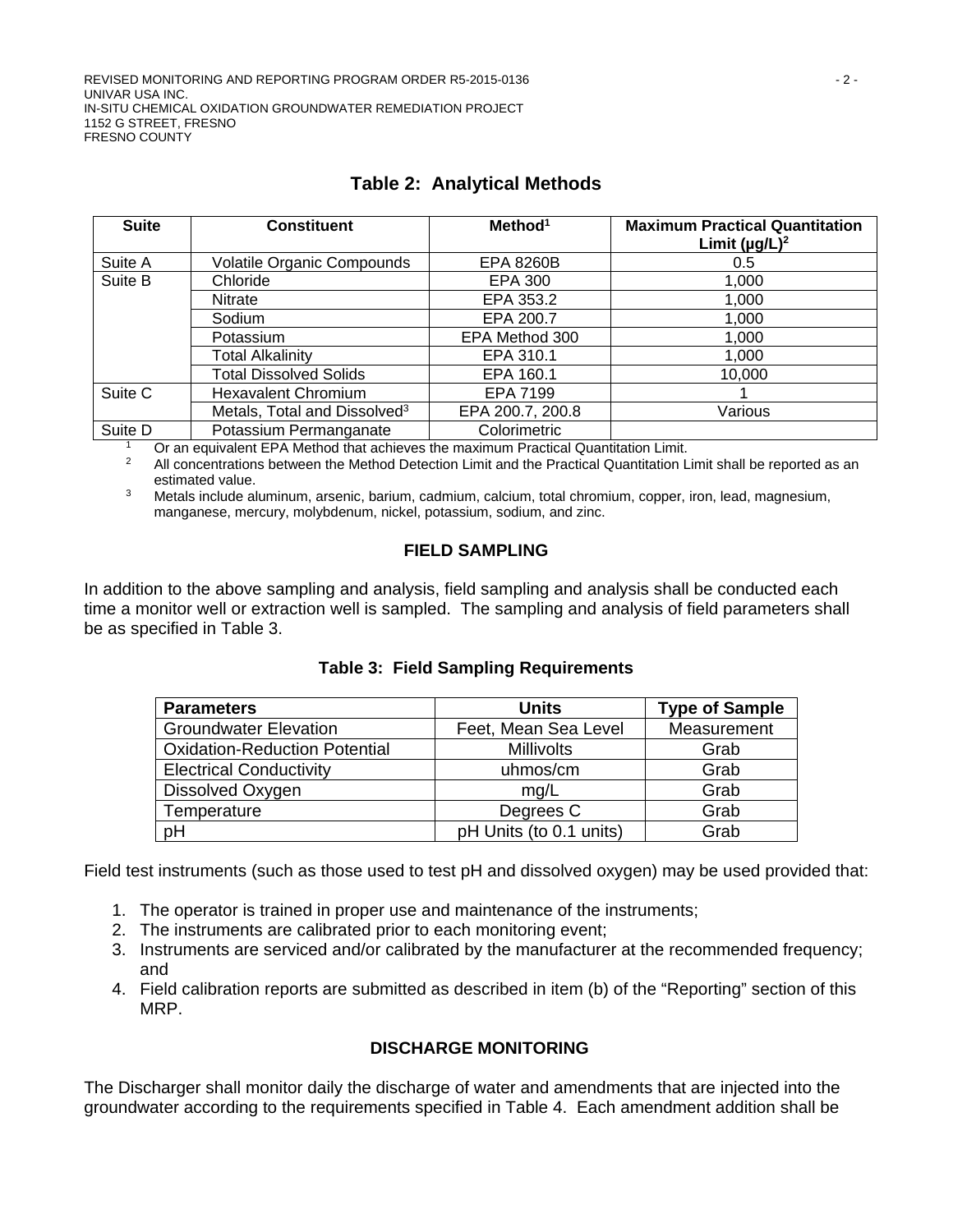REVISED MONITORING AND REPORTING PROGRAM ORDER R5-2015-0136 - 3 - UNIVAR USA INC. IN-SITU CHEMICAL OXIDATION GROUNDWATER REMEDIATION PROJECT 1152 G STREET, FRESNO FRESNO COUNTY

recorded individually, along with information regarding the time period over which the amendment was injected into the aquifer.

#### **Table 4: Discharge Monitoring Requirements**

| <b>Parameters</b>  | Units               | <b>Type of Sample</b> |
|--------------------|---------------------|-----------------------|
| Injected Volume    | gallons per event   | Measured              |
| Amendment(s) Added | kilograms per event | Measured              |

## **AMENDMENT ANALYSIS**

Prior to use, amendments shall be analyzed for the constituents listed in Table 4. The analysis should be done on the pure amendment (if possible) and on a mixture of the amendment and deionized water at the estimated concentration that would be injected during the project.

## **Table 5: Amendment Analytical Requirements**

| <b>Constituent</b>                       | Method <sup>1</sup> | <b>Maximum Practical</b><br>Quantitation Limit ( $\mu$ g/L) <sup>2</sup> |
|------------------------------------------|---------------------|--------------------------------------------------------------------------|
| <b>Volatile Organic Compounds</b>        | <b>EPA 8260B</b>    | 0.5                                                                      |
| General Minerals <sup>3</sup>            |                     |                                                                          |
| Metals, Total and Dissolved <sup>4</sup> | EPA 200.7, 200.8    | Various                                                                  |
| <b>Hexavalent Chromium</b>               | EPA 218.6           | 0.5                                                                      |
| pH                                       | meter               | ΝA                                                                       |
| <b>Electrical Conductivity</b>           | meter               | ΝA                                                                       |

<sup>1</sup> Or an equivalent EPA Method that achieves the maximum Practical Quantitation Limit.<br><sup>2</sup> All concentrations between the Method Detection Limit and the Practical Quantitation L

<sup>2</sup> All concentrations between the Method Detection Limit and the Practical Quantitation Limit shall be reported, and reported as an estimated value.

<sup>3</sup> Alkalinity, bicarbonate, sodium, calcium, magnesium, potassium, chloride, sulfate, total hardness, nitrate, nitrite, ammonia, total dissolved solids.

<sup>4</sup> Metals include arsenic, barium, cadmium, total chromium, copper, iron, lead, manganese, mercury, molybdenum, nickel, selenium and silica.

# **BACKGROUND CONCENTRATION VALUES**

The Discharger developed background values for concentrations of general minerals, metals, and electrical conductivity in groundwater calculated from historical data. The background values were presented in a letter submitted by the Discharger's consultant, ERM West, Inc., dated 13 April 2016.

#### **REPORTING**

When reporting the data, the Discharger shall arrange the information in tabular form so that the date, the constituents, and the concentrations are readily discernible. The data shall be summarized in such a manner as to illustrate clearly the compliance with this Order. In addition, the Discharger shall notify the Central Valley Water Board within 48 hours of any unscheduled shutdown of any soil vapor and/or groundwater extraction/injection system. The results of any monitoring done more frequently than required at the locations specified in the Monitoring and Reporting Program shall also be reported to the Central Valley Water Board.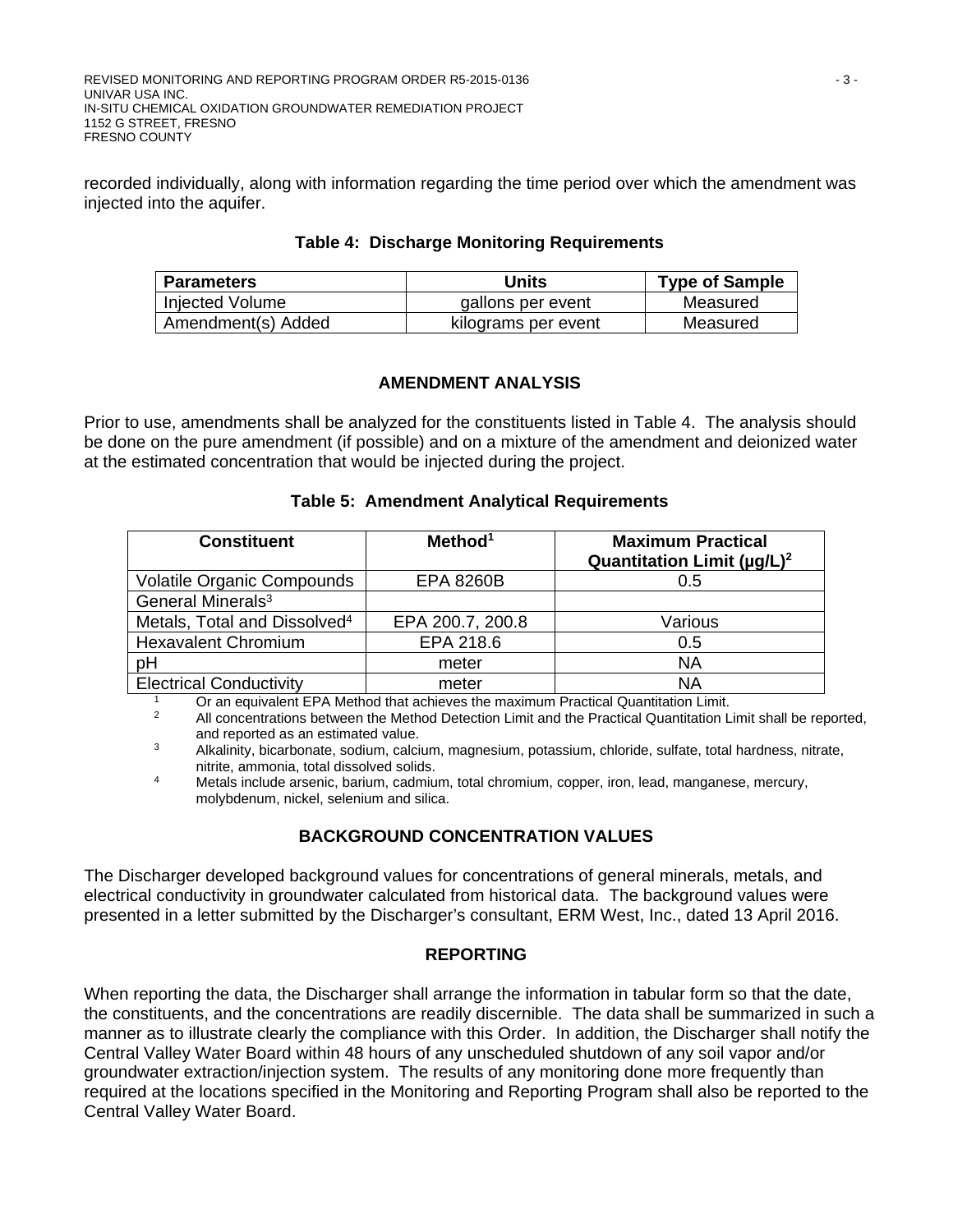REVISED MONITORING AND REPORTING PROGRAM ORDER R5-2015-0136  $-4 - 4 = 4 - 4 = 4$ UNIVAR USA INC. IN-SITU CHEMICAL OXIDATION GROUNDWATER REMEDIATION PROJECT 1152 G STREET, FRESNO FRESNO COUNTY

As required by the California Business and Professions Code sections 6735, 7835, and 7835.1, all reports shall be prepared by a registered professional or their subordinate and signed by the registered professional.

The Discharger shall submit quarterly electronic data reports, which conform to the requirements of the California Code of Regulations, Title 23, Division 3, Chapter 30. The quarterly reports shall be submitted electronically over the internet to the Geotracker database system by the 1st day of the second month following the end of each calendar quarter by **1 February, 1 May, 1 August, and 1 November** until such time as the Executive Officer determines that the reports are no longer necessary.

Each quarterly report shall include the following minimum information:

- (a) a description and discussion of the groundwater sampling event and results, including trends in the concentrations of pollutants and groundwater elevations in the wells, how and when samples were collected, and whether the pollutant plume(s) is delineated;
- (b) field logs that contain, at a minimum, water quality parameters measured before, during, and after purging, method of purging, depth of water, volume of water purged, etc.;
- (c) groundwater contour maps for all groundwater zones, if applicable;
- (d) pollutant concentration maps for all groundwater zones, if applicable;
- (e) a table showing well construction details such as well number, groundwater zone being monitored, coordinates (longitude and latitude), reference elevation, screened interval, depth of seal, depth of well;
- (f) a table showing historical lateral and vertical (if applicable) flow directions and gradients;
- (g) cumulative data tables containing the water quality analytical results and depth to groundwater;
- (h) a copy of the laboratory analytical data report, which may be submitted in an electronic format with the report;
- (i) the status of any ongoing remediation, including an estimate of the cumulative mass of pollutant removed from the subsurface, system operating time, the effectiveness of the remediation system, analytical results of sampling, and any field notes pertaining to the operation and maintenance of the system;
- (j) a table showing the dates on which potassium permanganate was injected, and the location and amount of potassium permanganate injected at each location; and
- (k) if applicable, the reasons for and duration of all interruptions in the operation of any remediation system, and actions planned or taken to correct and prevent interruptions.

An Annual Report shall be submitted to the Central Valley Water Board by **1 February (1 November for semi-annual monitoring)** of each year. This report shall contain an evaluation of the effectiveness